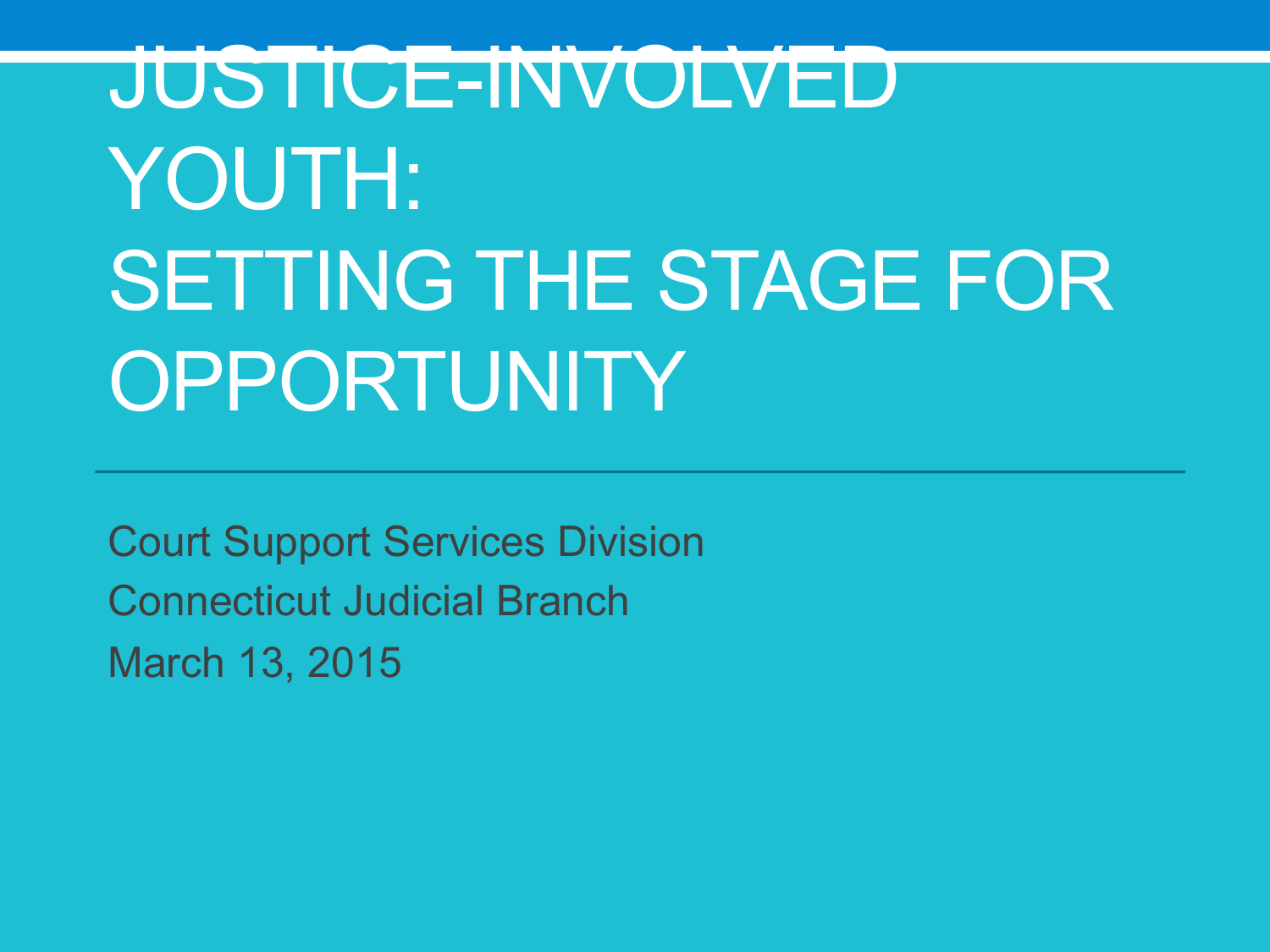### Overview of CSSD

- Established in 1999
- Division of Judicial Branch that manages services for offenders and respondents
- CSSD consists of Juvenile Probation, Juvenile Detention, Bail, Adult Probation, Alternative Sanctions, and Family Services
- Mission is behavior change and recidivism reduction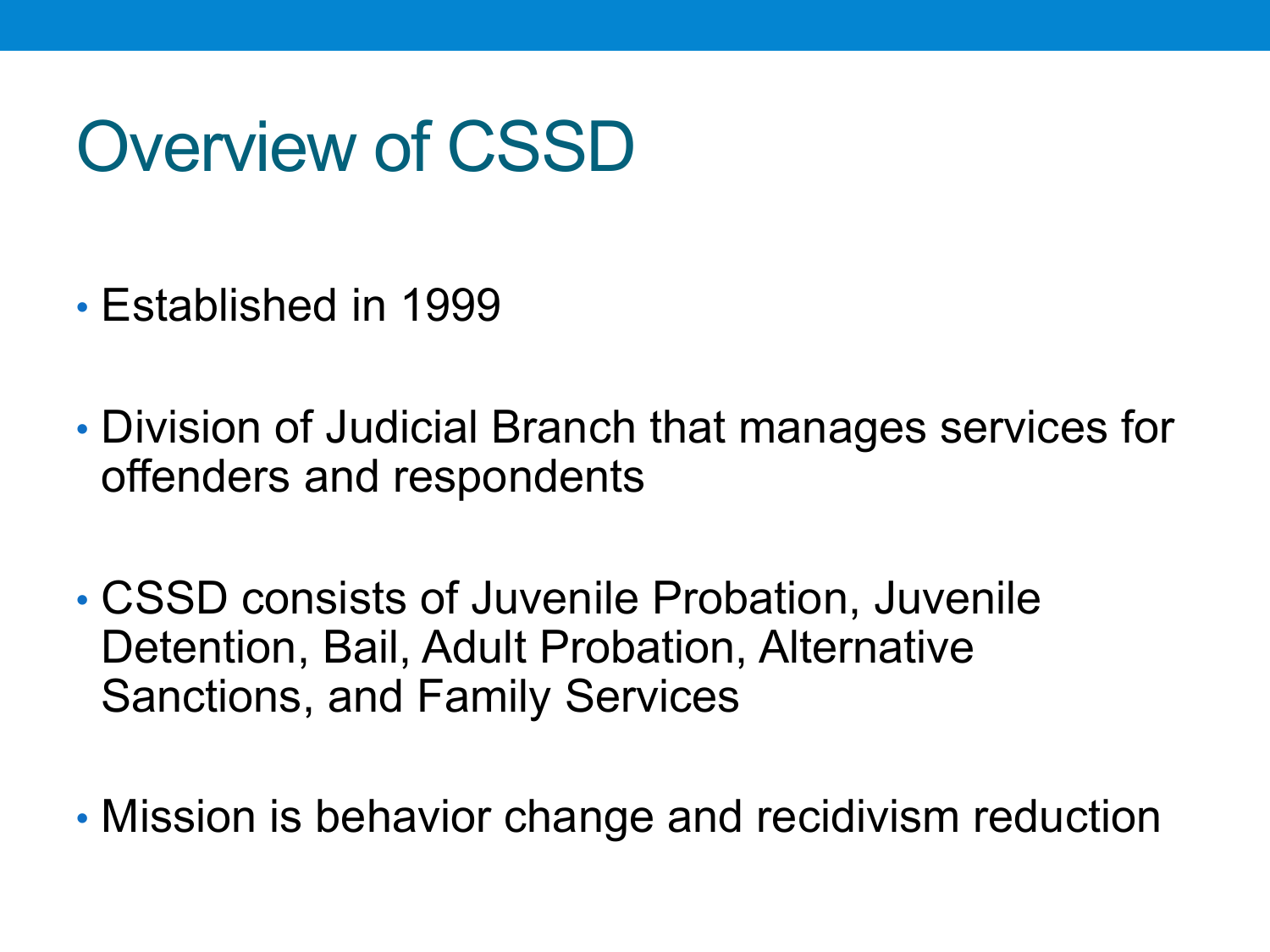### Juvenile Services

#### • Numbers

- Approx. 10,000 youth referred annually
- Ages 7 through 17; 50% ages 16 and 17
- 4,000 under supervision

#### • Needs

- Most significant risk factors: peers and family
- Significant trauma history and behavioral health issues
- Substantial learning challenges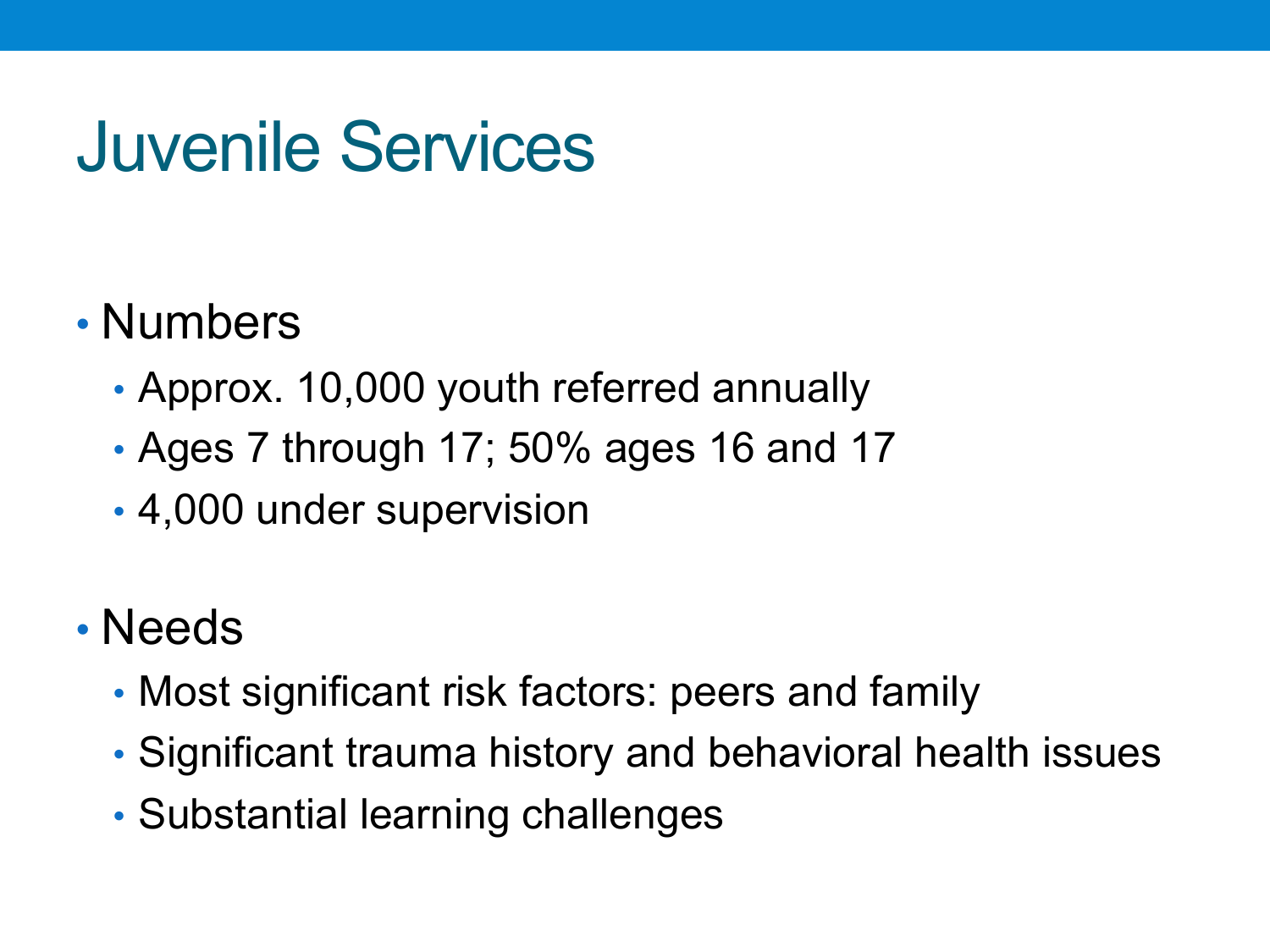### Juvenile Services

- Programs & Services
	- Supervision and case management
	- Evidence-based in-home family treatment
	- Evidence-based outpatient treatment
	- Education supports
	- Child, Youth & Family Support Centers
	- Job Readiness and Soft Skills Curriculum
	- Mentors
	- Prosocial activities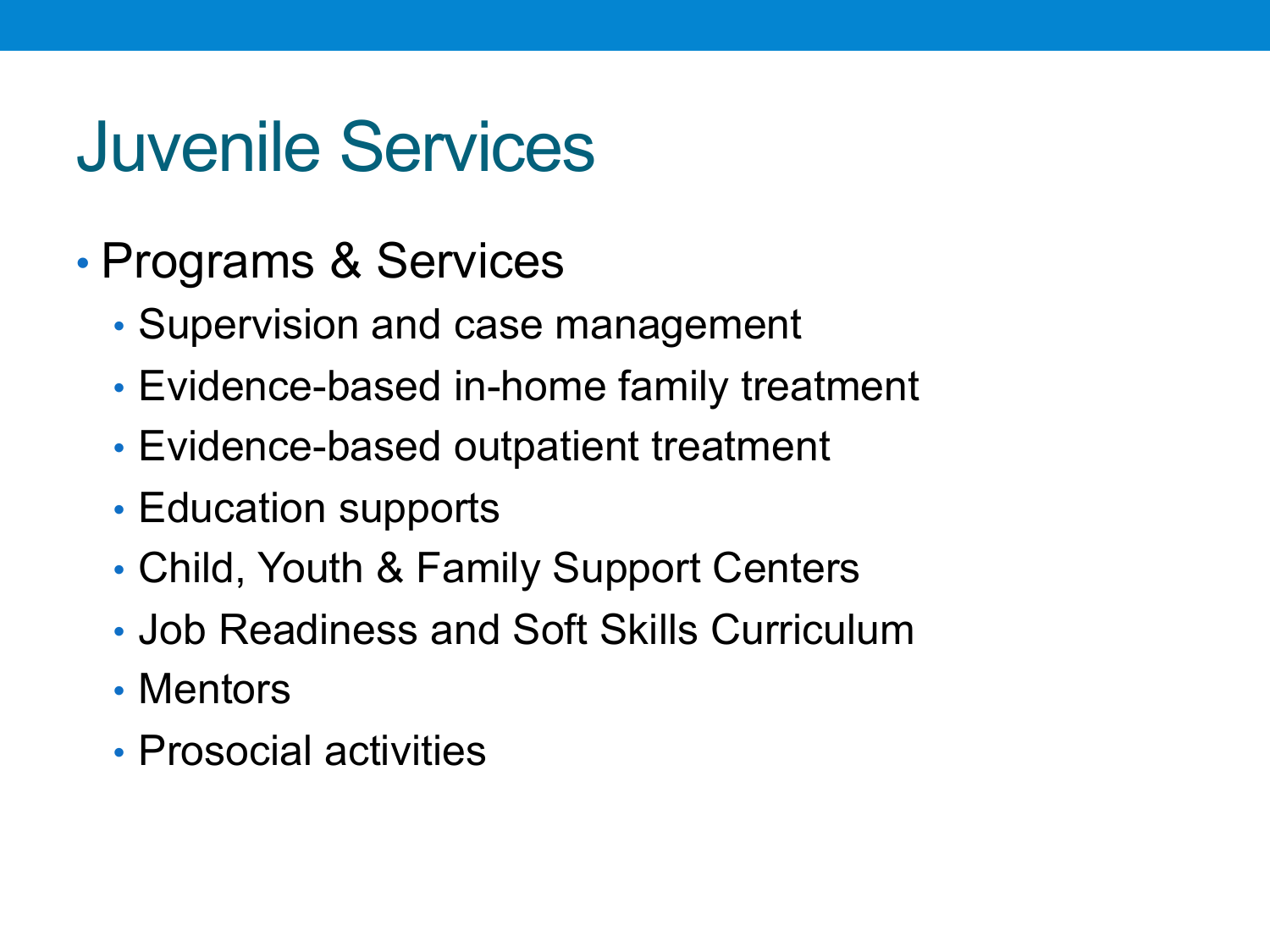# Young Adult Services

#### • Numbers

- Approx. 45,000 adults on probation
- 26% between ages of 18-24; highest recidivism rate

#### • Needs

- Most significant risk factors: companions & alcohol/drug
- 67% history of suspension/expulsion
- $\cdot$  45% of males have less than 12<sup>th</sup> grade education
- 35% have GED
- 63% unemployed
- 45% never employed for more than year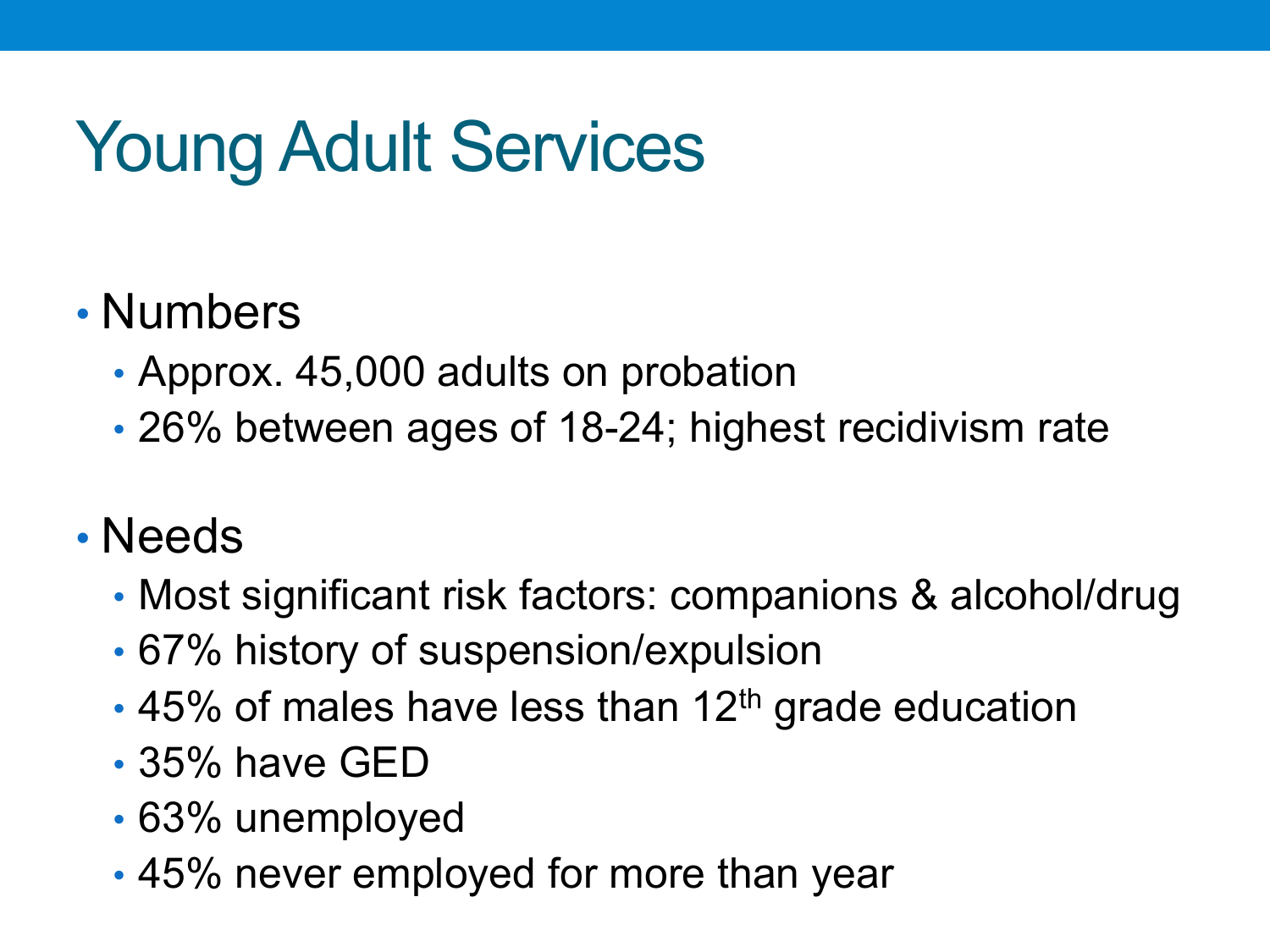## Young Adult Services

- Programs & Services
	- Alternative Incarceration Centers
		- Job developer and individual employment plan
		- Employment services group
		- National Career Readiness Certificate
		- Customer service training
- UNITY Initiative
	- Capped caseloads
	- Cognitive self-change & employment services groups
	- Weekly team meetings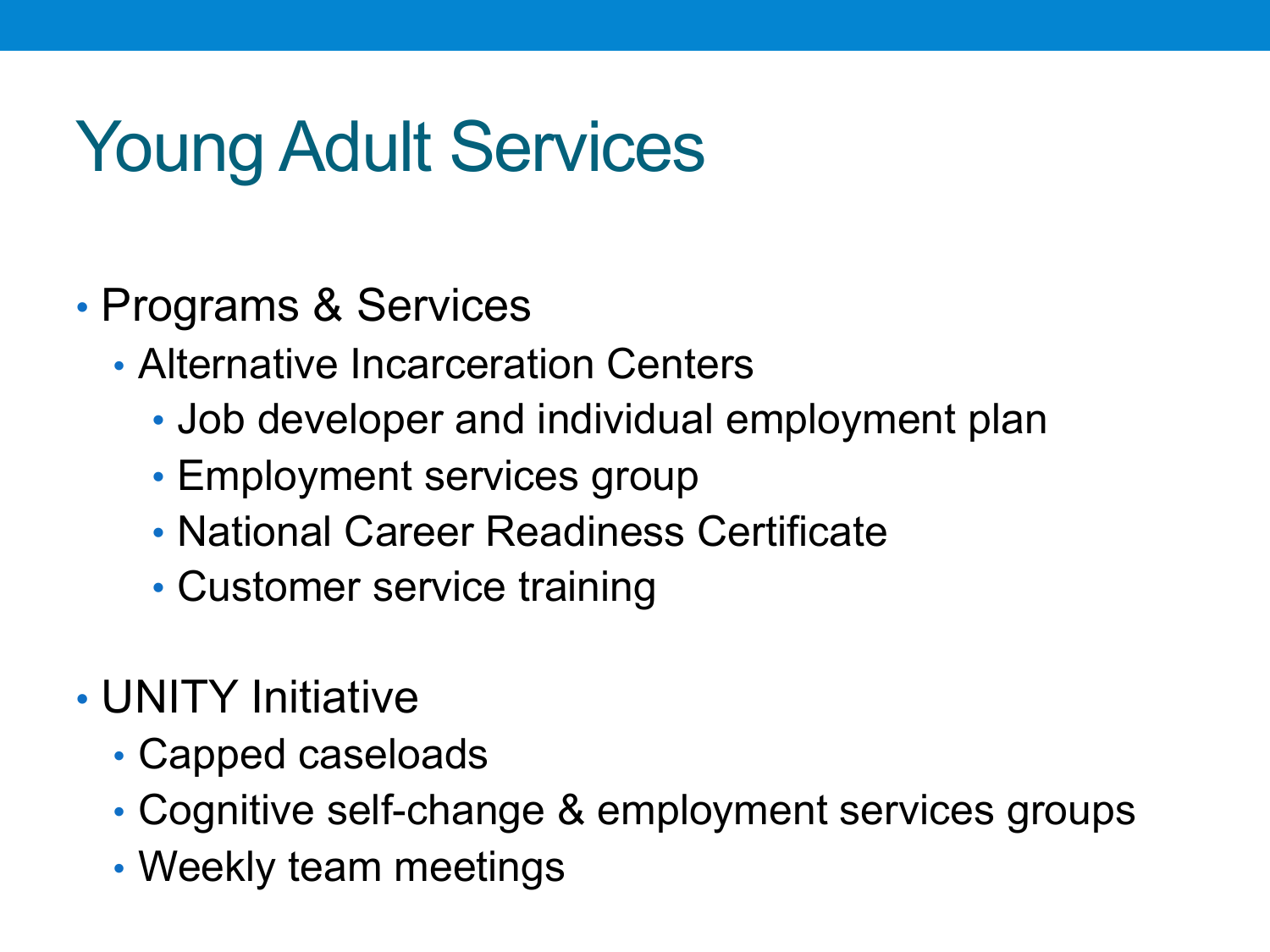# **Challenges**

- Chronic absenteeism
- Exclusionary discipline
- Lack of diploma or GED
- Focus and motivation
- Housing instability, drug use and other concerns
- Exclusion or employer disinterest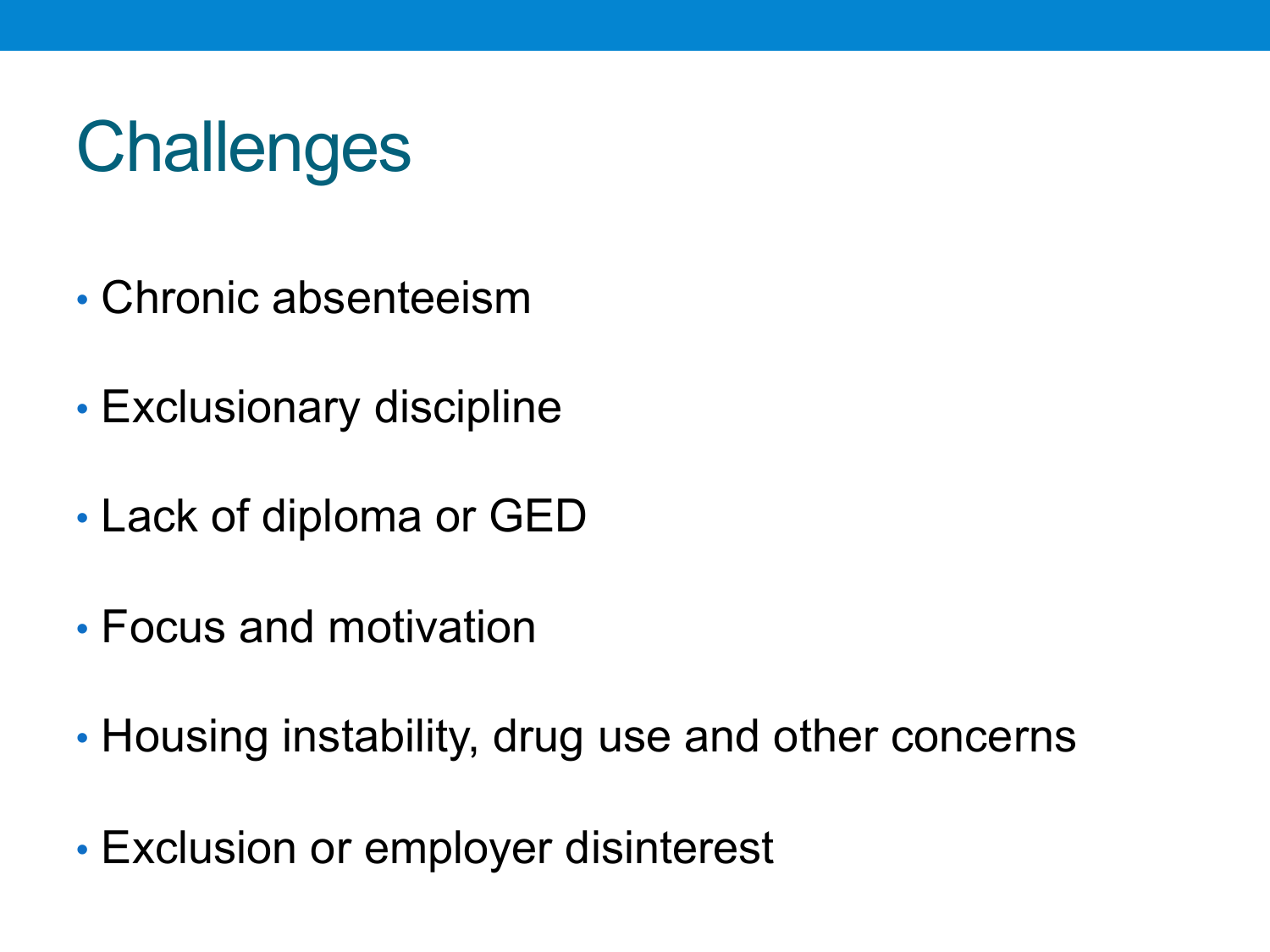# **Opportunities**

- Promising Approaches
	- Motivational interviewing and client engagement
	- Education case planning and support services
	- Individual employment plan & vocational opportunities
	- Adult Probation Unity Initiative
	- "Certificate of Employment"
	- Second Chance Society Initiative
- Partnerships
	- Providers
	- DCF, SDE, DOL, OWC, CBIA
	- JJPOC, CJPAC